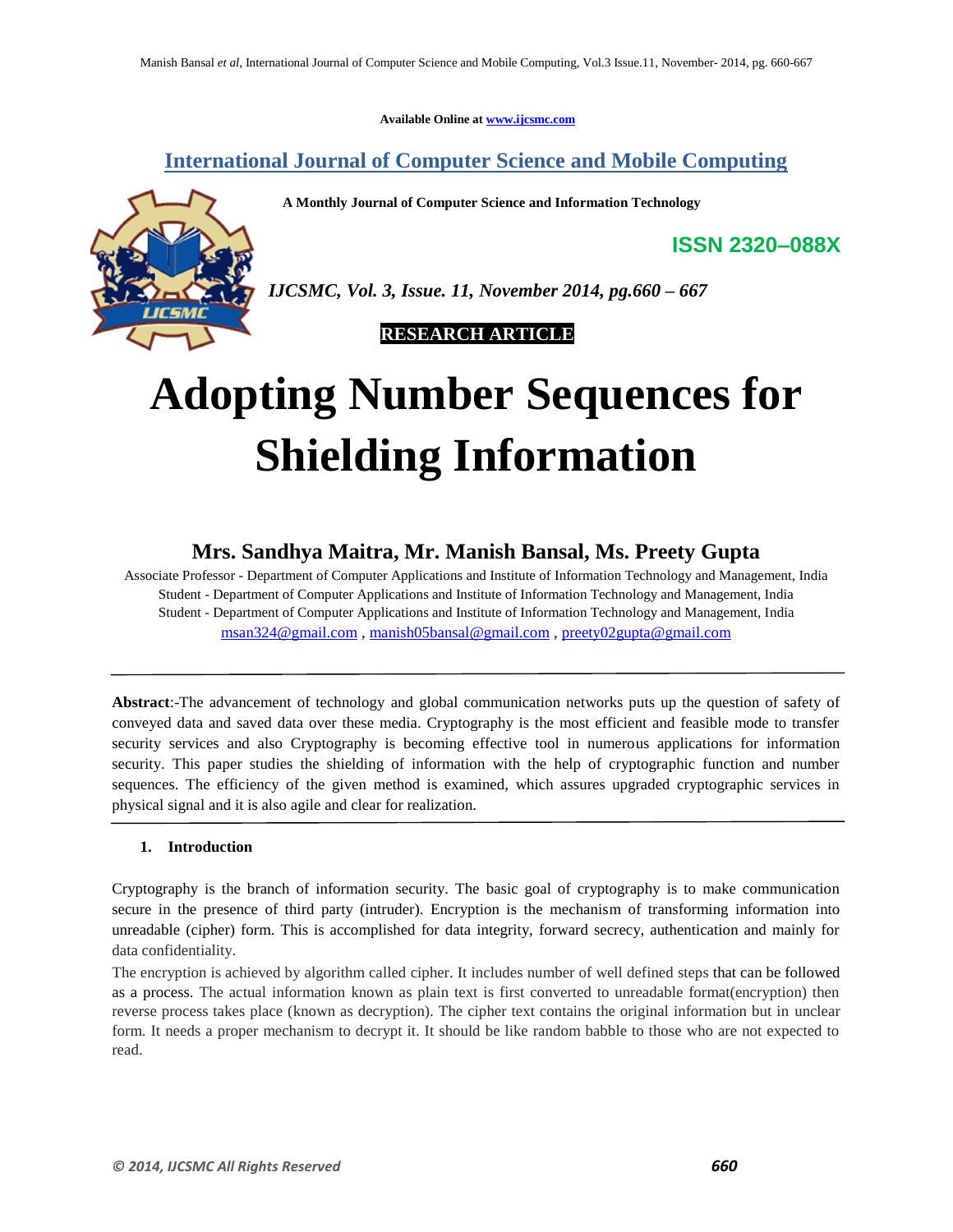#### **2. Recurrence Sequence**

Recurrence relation or recurrence equation gives description of a series which is based on previous term and recursively defines itself. In general, a recurrence relation links the j<sup>th</sup> element of a sequence to its precedent. If we have a sequence,  $x_1, x_2, x_3, \ldots, x_j$ , then it relates the  $x_j$  to its previous terms  $x_1, x_2, x_3, \ldots, x_{j-1}$ , the initial conditions for the sequence  $x_1, x_2, x_3, \ldots, x_i$  are explicitly given.

#### **2.1 Pell number**

Pell number can be given by –

$$
P_n = \begin{cases} 0 & \text{if } n = 0 \\ 1 & \text{if } n = 1 \\ 2P_{n-1} + P_{n-2} & \forall n > 1 \end{cases}
$$

In general term, Pell number starts with 0 following 1, after that it is equal to sum of double the previous term and the term before the previous term.

The first few Pell numbers looks like – 0, 1, 2, 5, 12, 29, 70 …

In matrix form, it is represented with the formula –

$$
P^n = \begin{bmatrix} P_{n+1} & P_n \\ P_n & P_{n-1} \end{bmatrix}
$$

For n =1, 2, 3, 4 ……,  $P_{n-1}$  ,  $P_n$  ,  $P_{n+1}$ For n=1, the matrix  $P_1^1$  would be  $P^1 = \begin{bmatrix} 2 \\ 4 \end{bmatrix}$  $\begin{bmatrix} 2 & 1 \\ 1 & 0 \end{bmatrix}$ For n=2, the matrix would be

$$
P^2 = \begin{bmatrix} 5 & 2 \\ 2 & 1 \end{bmatrix}
$$

And so on.

Suppose a multiplicative group M which consist the set of all 2X2 matrix over set of real numbers. Consider  $P^* = \{P^1, P^2, P^3, \ldots\}$ 

 $P^*$  is forming a subgroup under matrix multiplication. Moreover, Under M, for each plain text [PT]<sub>2x2</sub> their exist a cipher text CT(i) such that

$$
CT(i) = PT X Pn
$$

The extended dimension matrix of  $P_1$  can be defined as  $-$ 

 $P_2 =$  $\overline{c}$  $\mathbf{1}$  $\boldsymbol{0}$ ]

A representation of the matrices  $P_2^{\text{n}}$  where  $n= \pm 1, \pm 2, \ldots$ , based on the recurrence relation for a 3×3 matrix is mentioned below. This also represent the normal or direct and the inverse of the  $P_2$ <sup>n</sup> matrix, where inverse of the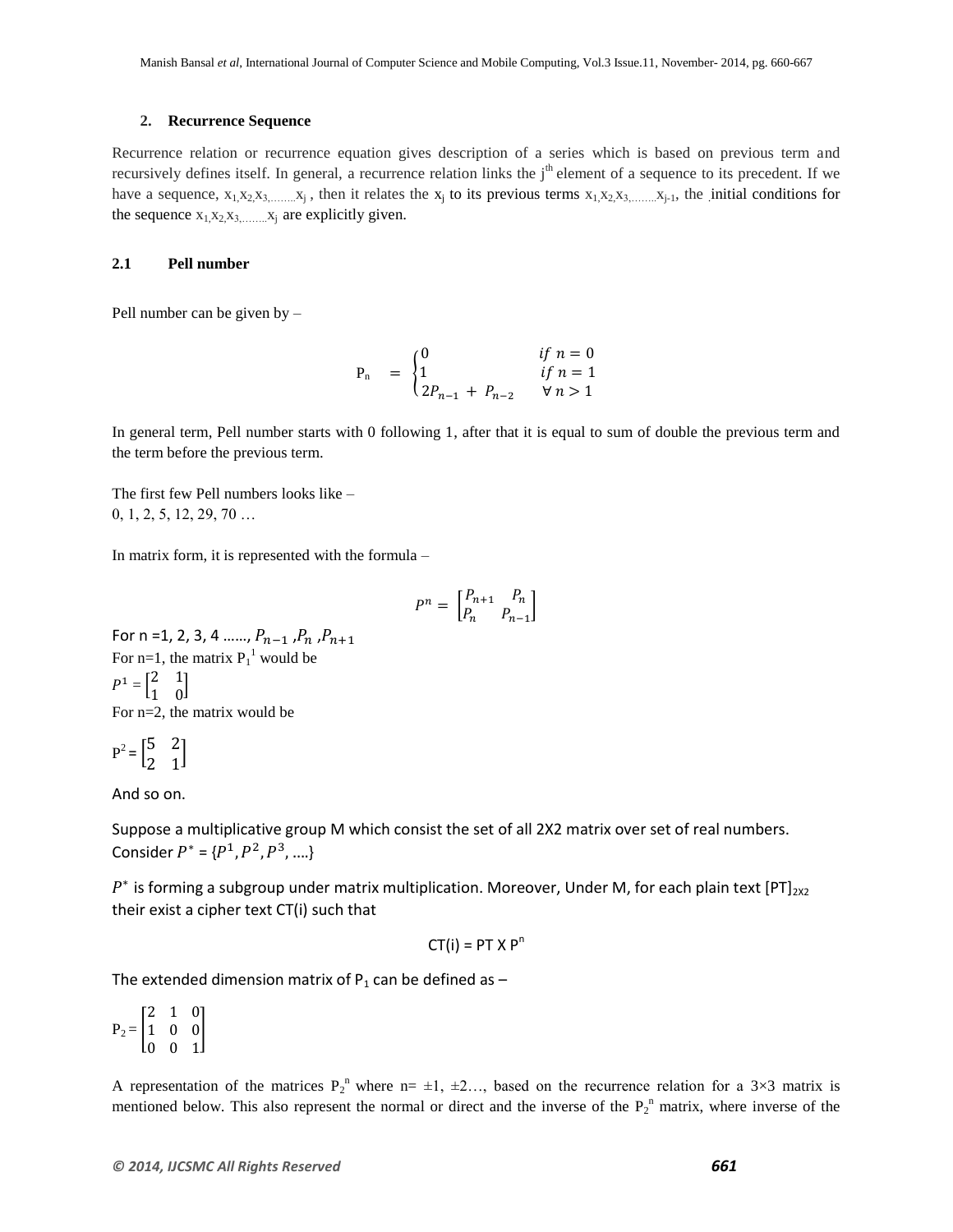matrix  $P_2^{-n}$  is calculated as

$$
P_2^{-n} = \frac{1}{\det P} \begin{bmatrix} p & q \\ r & s \end{bmatrix}
$$
 which is equal to  $\frac{1}{ps-qr} \begin{bmatrix} s & -q \\ -r & p \end{bmatrix}$ 

for n=1,

$$
P_2^{-1}\!=\!\begin{bmatrix}2&1&0\\1&0&0\\0&0&1\end{bmatrix}
$$

The inverse is

 $P_2^{-1} =$  $\boldsymbol{0}$  $\mathbf{1}$  $\boldsymbol{0}$ ]

For n=2,  $\begin{bmatrix} 5 & 2 & 0 \end{bmatrix}$ 

$$
P_2^2 = \begin{bmatrix} 2 & 1 & 0 \\ 2 & 1 & 0 \\ 0 & 0 & 1 \end{bmatrix}
$$

The inverse is

 $P_2^{-2} =$  $\mathbf{1}$  $\overline{\phantom{0}}$  $\boldsymbol{0}$ ]

For  $n=3$ ,  $P_2^3 =$  $\mathbf{1}$ 5  $\boldsymbol{0}$ ]

The inverse is

 $P_2^{-3} =$  $\overline{\phantom{0}}$ 5  $\boldsymbol{0}$ ]

Similarly it can be extended to further dimension as –

 $P_3 =$  $\overline{c}$  $\mathbf{1}$  $\begin{bmatrix} 1 & 0 & 0 & 0 \\ 0 & 0 & 1 & 0 \end{bmatrix}$  $\begin{bmatrix} 0 & 0 & 0 & 1 \end{bmatrix}$ 

Also, for any variable value y

 $P_2^y X P_2^{-y} =$  $\mathbf{1}$  $\boldsymbol{0}$  $\boldsymbol{0}$ ]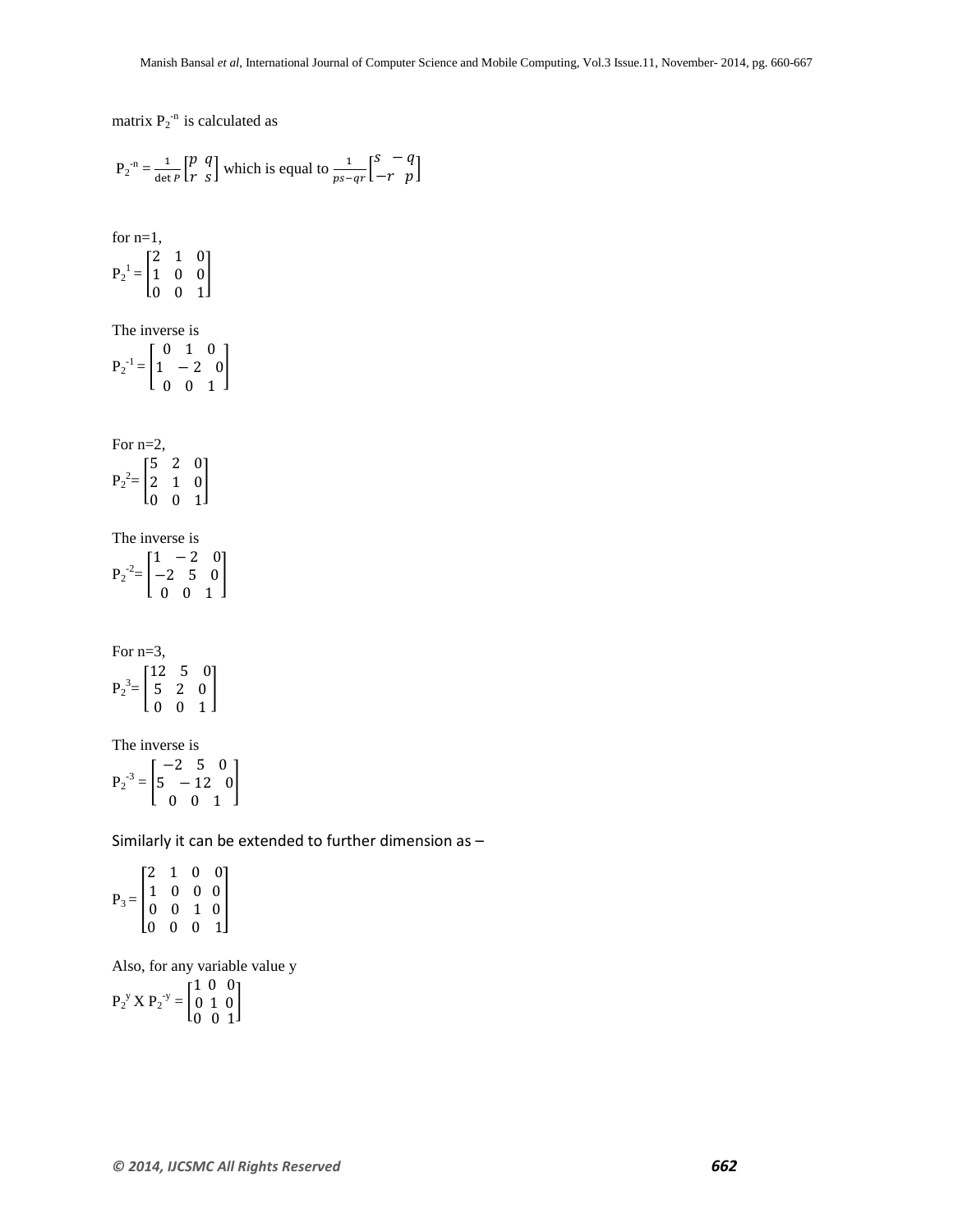## **2.2 Padovan sequence**

Padovan number are given by recurrence relation as –

 $PS(n) = PS(n-2) + PS(n-3)$ 

Basically, it is the sequence of integer with the initial conditions,

 $PS(0) = 1$  $PS(1) = 1$  $PS(2) = 1$ Using this the first few values are – 1, 1, 1, 2, 2, 3, 4, 5…

In matrix form, the sequence can be given as –

$$
PS^{n} = \begin{bmatrix} PS_{n-5} & PS_{n-3} & PS_{n-4} \\ PS_{n-4} & PS_{n-2} & PS_{n-3} \\ PS_{n-3} & PS_{n-1} & PS_{n-2} \end{bmatrix}
$$

 $PS(n) = P(n+3) - P(n+1)$ 

Where  $n = 1, 2, 3, 4...$ 

For negative values i.e.  $n<0$  the padovan sequence is defined as –

For  $n = 1$  $PS^1 =$  $\boldsymbol{0}$  $\boldsymbol{0}$  $\mathbf{1}$ ]

The inverse is

 $PS^{-1} = |$  $\overline{\phantom{0}}$  $\mathbf{1}$  $\boldsymbol{0}$ ]

For  $n = 2$  $PS^2 =$  $\boldsymbol{0}$  $\mathbf{1}$  $\boldsymbol{0}$ ]

The inverse is

$$
PS^{-2} = \begin{bmatrix} 1 & 1 & -1 \\ -1 & 0 & 1 \\ 1 & 0 & 0 \end{bmatrix}
$$

The matrix  $PS<sup>1</sup>$  is equivalent to Fibonacci Q matrix. For any variable y

$$
PS^{y} X PS^{-y} = \begin{bmatrix} 1 & 0 & 0 \\ 0 & 1 & 0 \\ 0 & 0 & 1 \end{bmatrix}
$$

#### **2.3 Perrin Sequence**

Perrin number are given by recurrence relation as –

 $PERS(n) = PERS(n-2) + PERS(n-3)$ 

Basically, it is the sequence of integer with the initial conditions,  $PERS(0) = 3$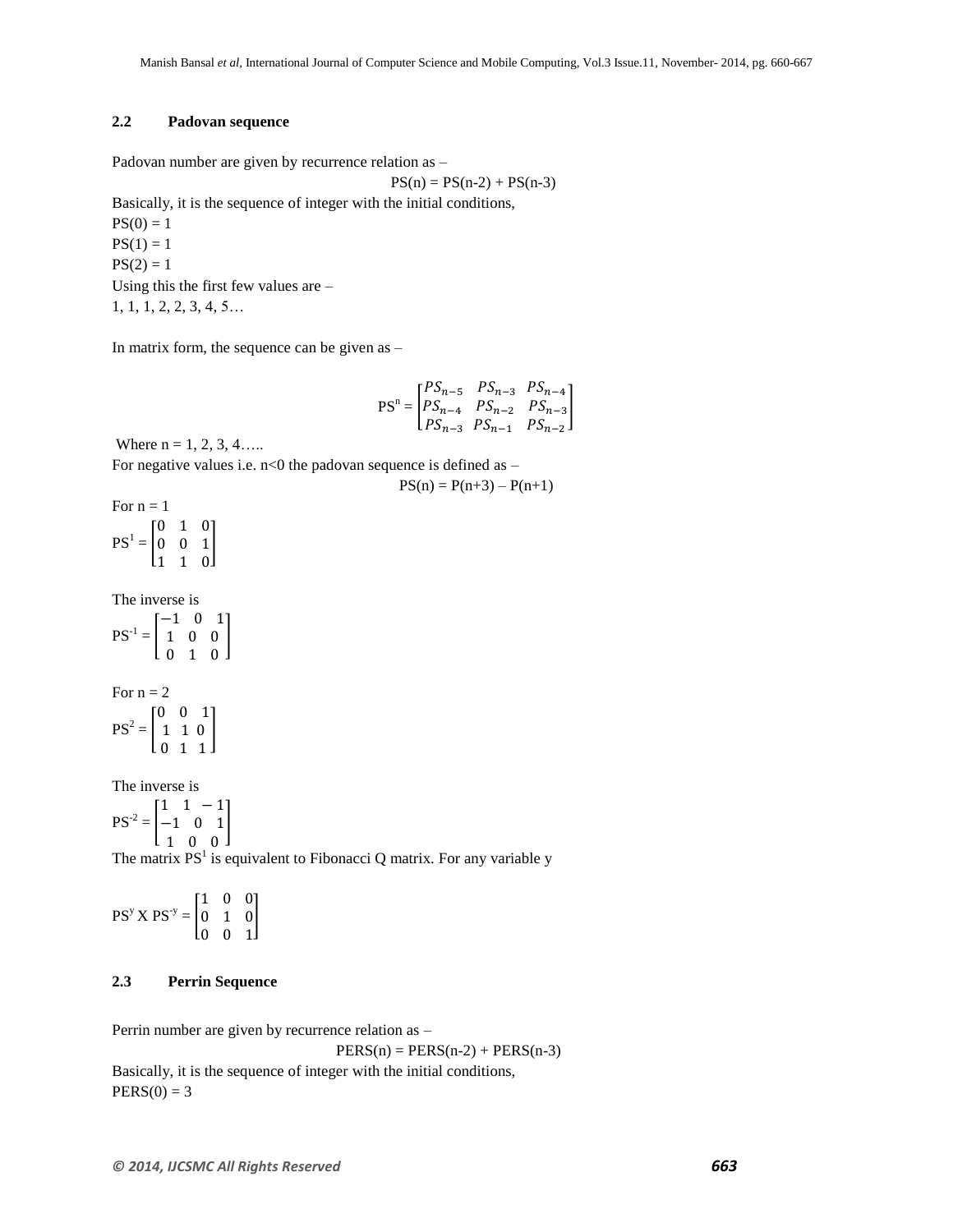]

 $PERS(1) = 0$  $PERS(2) = 2$ Using this first few values are –

3, 0, 2, 3, 2, 5, 5, 7, 10, 12…

In matrix form, the sequence can be given as –

 $PERS<sup>n</sup> =$  $\overline{P}$  $\boldsymbol{P}$  $\boldsymbol{P}$ Where  $n = 1, 2, 3, 4...$ For  $n = 1$  $PERS^1 =$  $\overline{\phantom{0}}$ 2  $\mathbf{1}$ ] The inverse is  $PERS^{-1} = |$  $\overline{\phantom{0}}$  $\frac{3}{23}$   $\frac{1}{23}$   $\frac{7}{23}$ <br>7/23  $\frac{10}{23}$   $\frac{1}{23}$ For  $n = 2$  $PERS^2 =$  $\overline{c}$  $\mathbf{1}$  $\overline{\phantom{0}}$ ] The inverse is  $PERS^{-2} = |$ 9  $\begin{bmatrix} -2/23 & 7/23 & 3/23 \\ 3/23 & 1/23 & 7/23 \end{bmatrix}$ For any variable y  $PERS<sup>y</sup> X PERS<sup>-y</sup> =$  $\mathbf{1}$  $\boldsymbol{0}$  $\boldsymbol{0}$ ]

#### **3. Applications of recursive sequence**

In this section the applications of recursive sequence with respect to cryptography and with respect to new dimension of matrix are given. Now as initial message be a digital signal and suppose this message be a sequence of real numbers as given below –

 $a_1, a_2, a_3, a_4, a_5, a_6, a_7, a_8, a_9, a_{10}, a_{11}, a_{12}, a_{13}, a_{14}, a_{15}, a_{16}, a_{17}, a_{18}, a_{19}, a_{20}, a_{21}, \ldots$ 

Now, suppose nine readings are chosen from this sequence of real numbers. It forms a matrix of plain text PT of dimension 3X3.To form a matrix there can be 9! Permutations.

 $PT = |$  $\alpha$  $\alpha$  $\alpha$ ]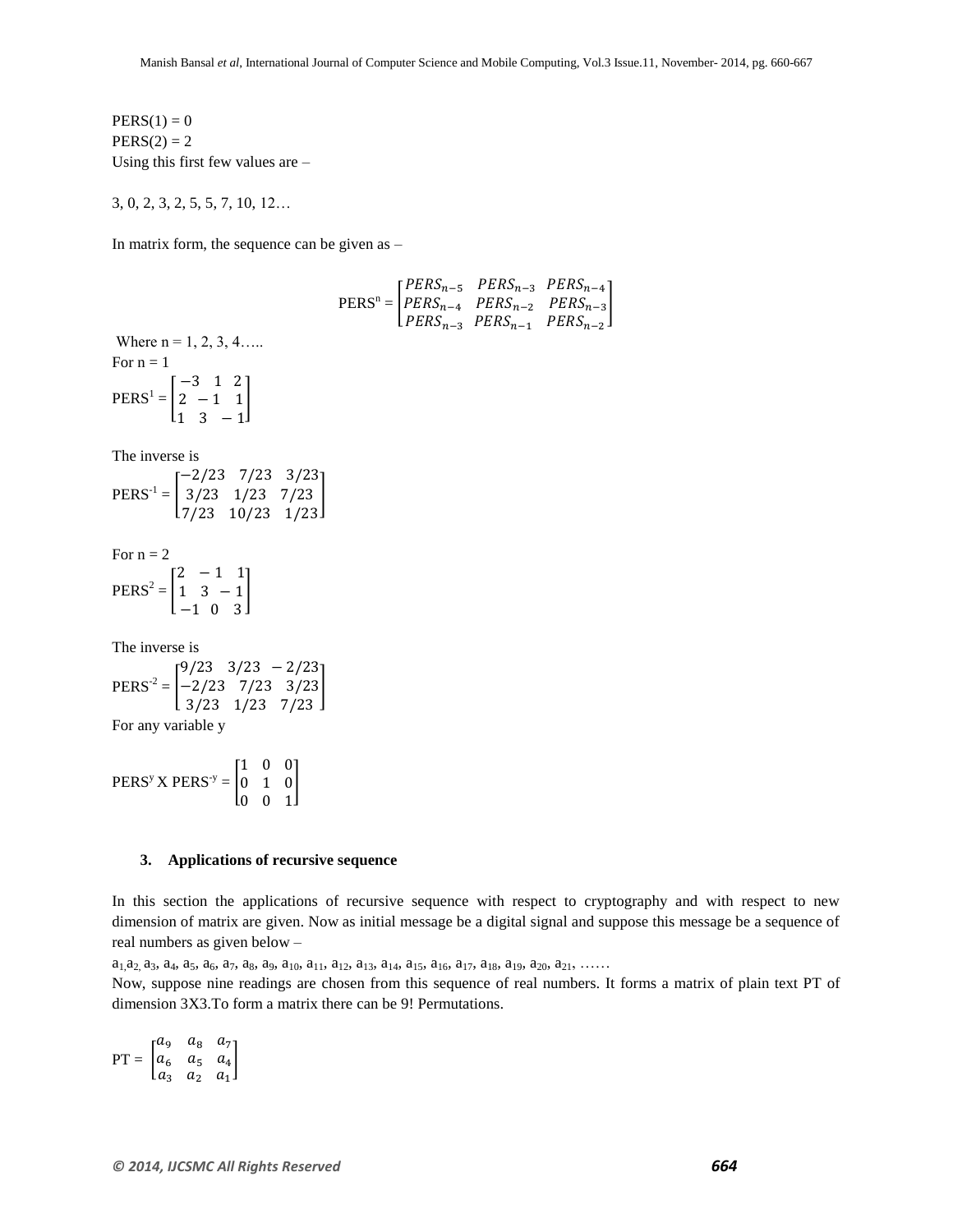If  $Per_i$  be the choice of matrix. The direct matrix is the matrix for encryption and inverse of this matrix is matrix for decryption. For cryptographic key, the variable y is chosen. Generally the key involves three parameters. First is permutation chosen Per<sub>i</sub>, the second is variable y and last is recursion type R. The representation of the key is as follow –

 $K = \{Per, y, R\}$ 

The encryption and decryption algorithm with  $CT(y)$  as the cipher text matrix is –

IF  $R =$  Pell **THEN**  $[CT] \longleftarrow [PT][P_2^y];$  $[PT] \longleftarrow [CT][P_2^{\nu}];$ ENDIF IF  $R = PS$ **THEN**  $[CT] \longleftarrow [PT][PS^y];$  $[PT] \longleftarrow [CT][PS^y];$ ENDIF IF  $R = PERS$ **THEN** 

 $[CT] \leftarrow [PT][PERS<sup>y</sup>];$  $[PT] \longleftarrow [CT][PERS<sup>-y</sup>];$ ENDIF

#### **4. Example**

Suppose the plain text to be communicated be –

 $PT = |$ 9 6 3 ]

Let the variable y is 1 and recursion type is pedovan, so,

 $PS^1 =$  $\boldsymbol{0}$  $0 \quad 0 \quad 1$ l1 1 ol

To encrypt our message, first step is to make cipher text by using following statement –

$$
CT(y) = \begin{bmatrix} 9 & 8 & 7 \\ 6 & 5 & 4 \\ 3 & 2 & 1 \end{bmatrix} X \begin{bmatrix} 0 & 1 & 0 \\ 0 & 0 & 1 \\ 1 & 1 & 0 \end{bmatrix}
$$

$$
\Rightarrow \begin{bmatrix} 7 & 16 & 8 \\ 4 & 10 & 5 \\ 1 & 4 & 2 \end{bmatrix}
$$

Now, to decrypt our message, the next step is to make again the plain text from the cipher text by using the following statement –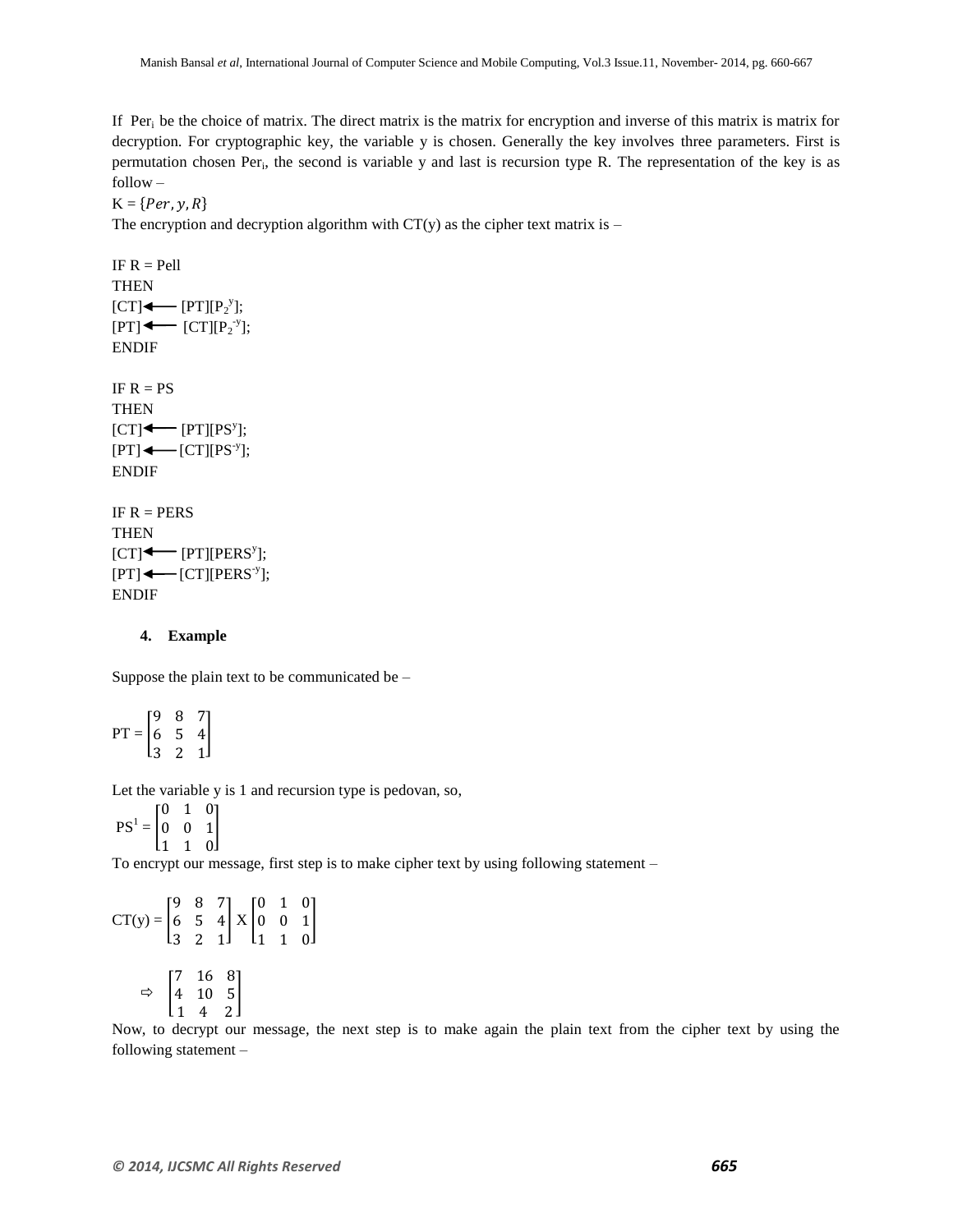$$
PT = \begin{bmatrix} -1 & 0 & 1 \\ 1 & 0 & 0 \\ 0 & 1 & 0 \end{bmatrix} X \begin{bmatrix} 7 & 16 & 8 \\ 4 & 10 & 5 \\ 1 & 4 & 2 \end{bmatrix}
$$

$$
\Rightarrow \begin{bmatrix} 9 & 8 & 7 \\ 6 & 5 & 4 \\ 3 & 2 & 1 \end{bmatrix}
$$

#### **5. Time Computation for Cryptography Procedure**

The total time for cryptography process in which, time is calculated for encryption and then for decryption. This is given as,  $E_t$  and  $D_t$ , respectively.

For e.g.

Consider a plain text matrix  $PT = \begin{bmatrix} 1 \\ 2 \end{bmatrix}$  $\begin{bmatrix} 1 & 2 \\ 3 & 4 \end{bmatrix}$ Choosing recursive type as pell number for  $n=1$ .so

$$
P = \begin{bmatrix} 2 & 1 \\ 1 & 0 \end{bmatrix}
$$

Applying algorithm, we do encryption as -  $CT = \begin{bmatrix} 1 \\ 2 \end{bmatrix}$  $\begin{bmatrix} 1 & 2 \\ 3 & 4 \end{bmatrix}$  X  $\begin{bmatrix} 2 \\ 1 \end{bmatrix}$  $\begin{bmatrix} 2 & 1 \\ 1 & 0 \end{bmatrix}$ 

$$
\Rightarrow \begin{bmatrix} 4 & 1 \\ 10 & 3 \end{bmatrix}
$$

Now, for decryption –

$$
PT = \begin{bmatrix} 4 & 1 \\ 10 & 3 \end{bmatrix} X \begin{bmatrix} 0 & 1 \\ 1 & -2 \end{bmatrix}
$$

$$
\Rightarrow \begin{bmatrix} 1 & 2 \\ 3 & 4 \end{bmatrix}
$$

This calculation involves total four reading and hence the encryption process includes 1 addition and 2 multiplications to make message as cipher text. Similarly, it is done for decryption process i.e. to convert cipher text to plain text again. It is given as –

 $E_t = 8m_T X 4 a_T$ 

 $D_t = 8m_T X 4a_T$ 

The total time taken for encryption and decryption is not much as it includes simple mathematical operation. So this method is an agile method for upgraded cryptography.

## **6. Performance of Recommended Method**

It is very much possible to raise the security of information by using numerous encryption and decryption process. To encrypt the message, the first step for specific recursion is to pick the variable y and permutation Per. Also, the cryptographic key is formed with choosing permutation and variable y. Let variable be  $y_i$  and permutation be Peri